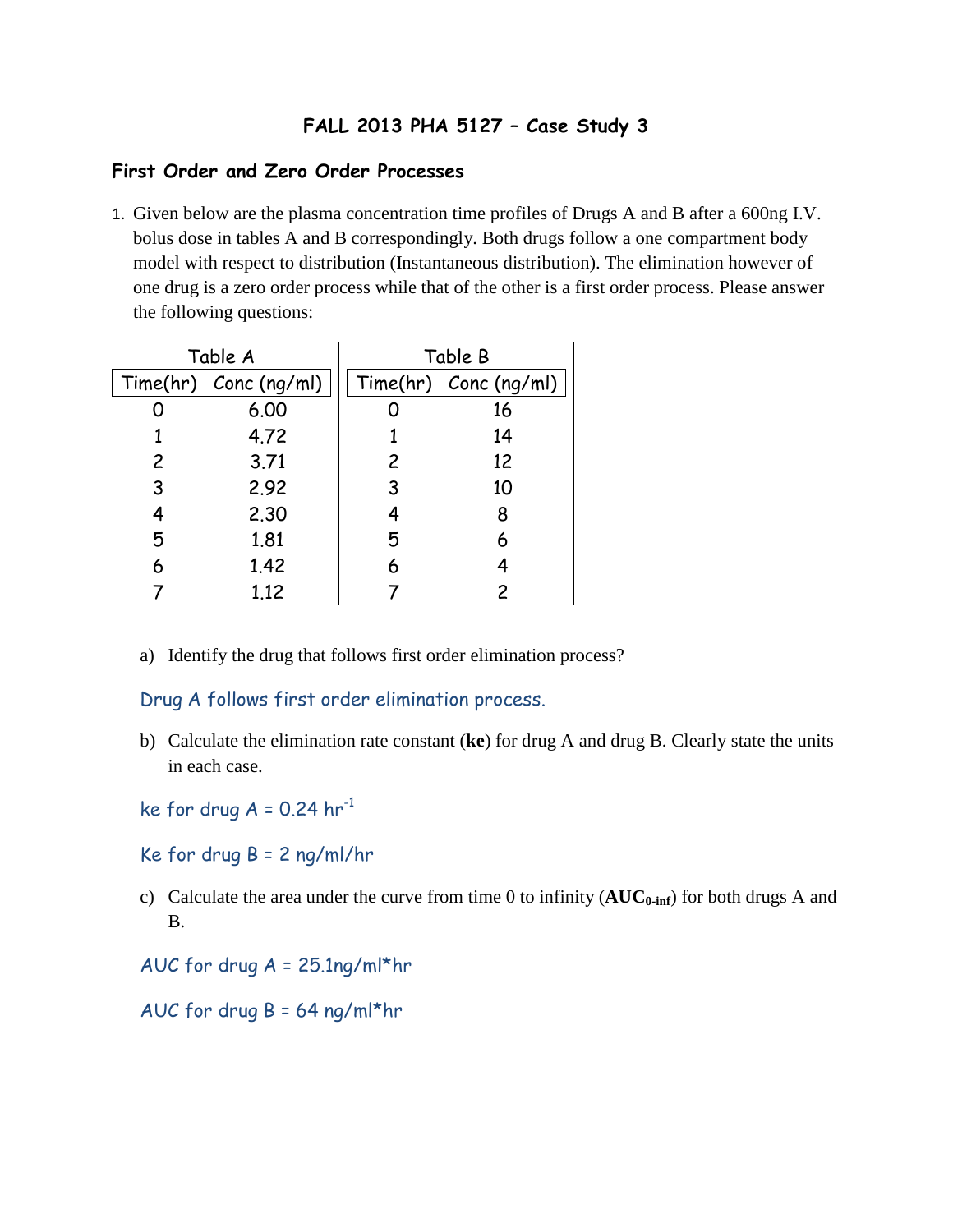## **Protein Binding**

1) Lipophilic and unionized drug Phenytoin has a volume of distribution of 100L. Valproic acid displaces phenytoin from albumin binding sites (plasma) making a two-fold change in the fraction unbound in plasma. Predict the change in volume of distribution of phenytoin when co-administered with valproic acid.

$$
VD = Vp + VT * fu/fuT
$$

The above equation can be approximated to

$$
VD = VT * fu/fuT
$$

Hence the volume of distribution of phenytoin increases by a factor of 2 when coadministered with valproic acid.

- 2) Drug A and drug B are both lipophilic drugs. The plasma protein binding for drug A is 95% and for drug B is 5%, both drug A and drug B have tissue binding 75%. The same doses (200mg) of the two drugs are given to a healthy volunteer through I.V bolus at two different times (2 weeks of wash out period in between), assume  $Vp = 3L$ ,  $VT = 38L$  for both drugs.
	- a) Calculate the volume of distribution and initial free drug concentration of drug A and drug B.

Since both drug A and B are lipophilic drugs,  $Vp = 3L$ ,  $V_T = 38L$ 

$$
f_u(A) = 0.05 \, ; \, f_u(B) = 0.95
$$
\n
$$
f_{u,T}(A) = f_{u,T}(B) = 0.25
$$
\n
$$
V_d(A) = 10.6L
$$
\n
$$
V_d(B) = 147.4 L
$$
\n
$$
freeC_0(A) = \frac{0.94mg}{L}
$$
\n
$$
freeC_0(B) = 1.29mg/L
$$